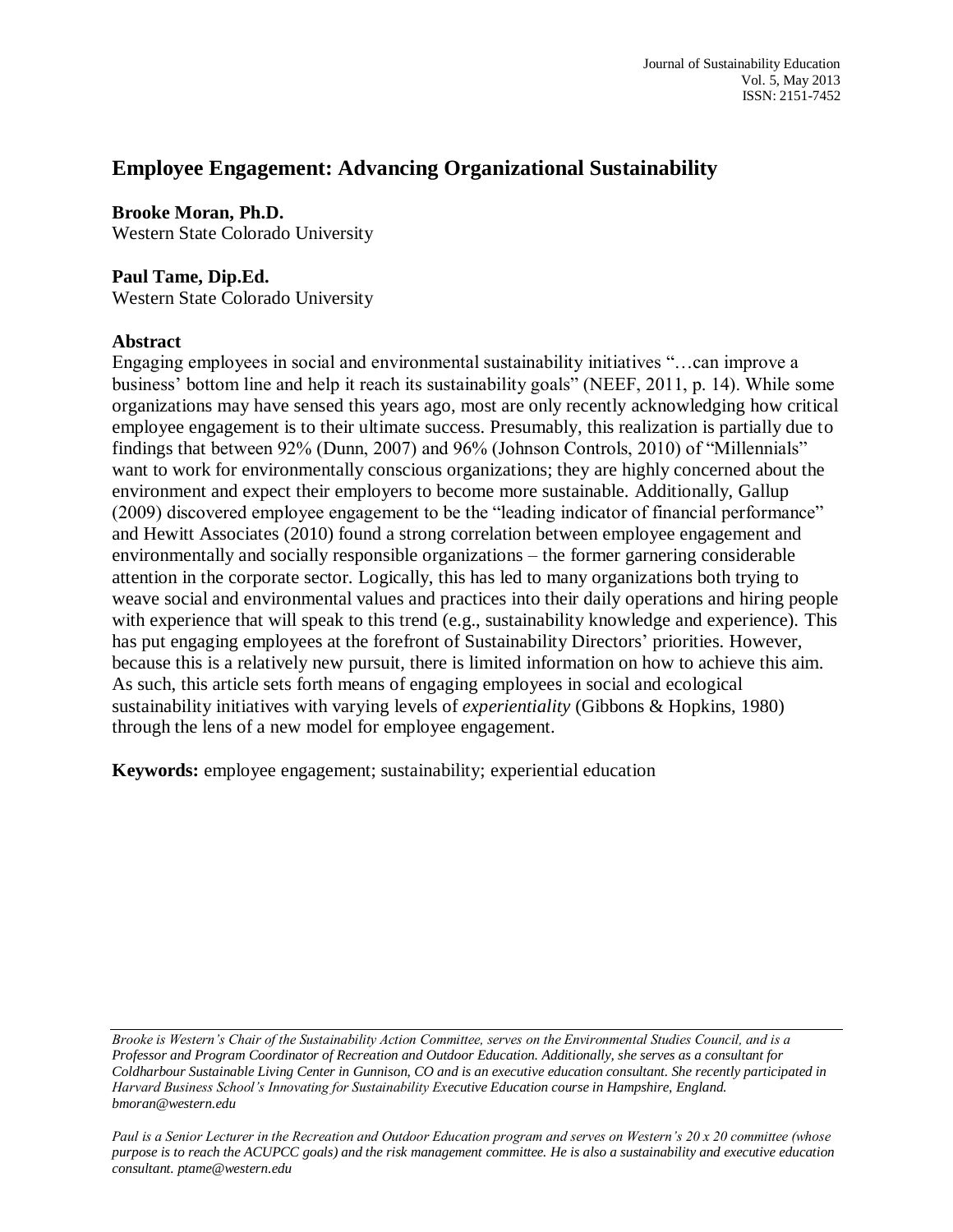## **Introduction**

Engaging employees in social and environmental sustainability initiatives "…can improve a business' bottom line and help it reach its sustainability goals" (NEEF, 2011, p. 14). While some organizations sensed this decades ago, most are only recently acknowledging how critical employee engagement (EE) is to their values, operations, advancement of sustainability, and ultimate success. Presumably, this realization is partially due to findings that between 92% (Dunn, 2007) and 96% (Johnson Controls, 2010) of "Millennials" want to work for environmentally conscious organizations; they are highly concerned about the environment and expect their employers to become more sustainable. Additionally, Gallup (2009) discovered EE to be the "leading indicator of financial performance" and Hewitt Associates (2010) found a strong correlation between EE and environmentally and socially responsible organizations – the former garnering considerable attention in the corporate sector. Logically, this has led to many organizations both trying to weave social and environmental values and practices into their daily operations and hire people with experience that will speak to this trend (e.g., sustainability knowledge and experience). "Companies recognize that greening their products and operations is a source of value and that all employees must be engaged in the effort to ensure its success" (NEEF, 2011). These insights, combined with customers' behaviors and demands, have resulted in organizations hiring Sustainability Directors (SDs) and Chief Sustainability Officers (CSOs). A priority for these positions is to engage employees in the process of enhancing social and environmental sustainability. However, because this is a relatively new pursuit, there is limited information on how to achieve this aim. As such, this article sets forth means of engaging employees in social and ecological sustainability initiatives with varying levels of *experientiality* (Gibbons & Hopkins, 1980). Specifically, the following three sections comprise this paper: 1. creating an organizational scaffolding for employee engagement; 2. introducing and detailing a model for EE; and 3. providing specific strategies and suggestions for experientially engaging employees in social and ecological sustainability initiatives.

#### **Organizational Scaffolding for Employee Engagement**

The strategies and suggestions for engaging employees outlined in the final section of this paper work best in organizations that subscribe to triple bottom line (TBL) (Elkington, 1994; Savitz, 2006), Cradle to Cradle (McDonough & Braungart, 2002), The Natural Step, Caux Roundtable or another kindred set of guiding principles. No matter what framework is used, it is crucial to have an integrated strategic plan<sup>i</sup> (ISP) and an aligned sustainability task force<sup>ii</sup> (STF) that actively embraces environmental, social, and economic sustainability. (For consistency's sake, TBL will be used henceforth, as it is commonly known – even for those new to sustainability.) However, many of the strategies and suggestions offered in the final section of this paper can also be useful to mid-managers who initially have little leverage within an organization that has an economically-centered strategic plan. That being stated, an operating paradigm of this article is that organizations ought to strive for a TBL approach. TBL Venn diagrams are usually presented with three equally sized, overlapping circles. Until that equilibrium is attained (e.g., via an ISP), attention will likely oscillate between the three areas as policy, economic pressures, environmental strategy, business trends, and/or various leadership forces push against each other. An example of this inequitable TBL is depicted in Figure 1.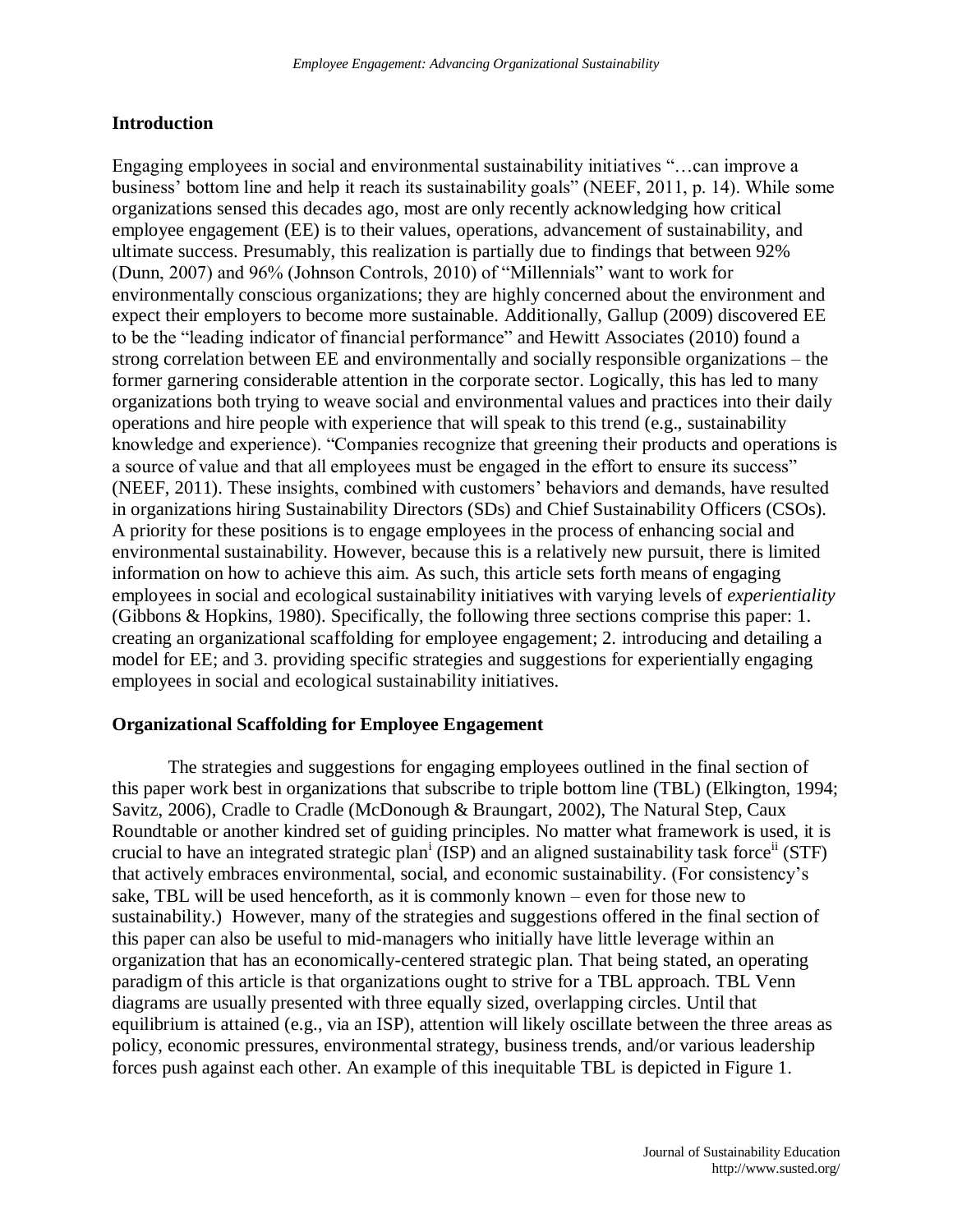

Figure 1. Inequitable Triple Bottom Line. In this example, economic concerns garner more attention than social equity issues, which garner more attention than the environmental ones. As such, in this example, economics would prevail over social equity and the environment for decision-making. This approach is not sustainable.

Coca-Cola provided a salient example of this inequity at its Plachimada, India plant. Coca-Cola primarily focused on economics – that is, making money and providing jobs – in its production process, which entailed extracting roughly 1.5 million of liters of water every day from the local aquifer to produce its beverages. This depleted the ground water on which the local farmers relied, which caused a major social disturbance. Hindsight (and maybe foresight by some) makes it clear that emphasizing economics over social equity and the environment was not an economically sustainable strategy, as Coca-Cola faces a US\$48 million State Government of Kerala tribunal for agricultural losses, health problems, loss of wages, etc. (India Resource Center, 2010).

While some individuals and organizations are intrinsically motivated, others may be prompted to change due to external catalysts, such as the example above, negative publicity due to the utilization of child labor, poor working conditions, or rising transportation prices. However, external catalysts do not tend to result in an integrated approach to sustainability because as external pressures shift, the motivation to act shifts or falters. Or as one problem is solved, another takes precedence. Linville and Fischer (1991) coined the phrase "finite pool of worry", which describes the phenomenon wherein people can only worry about so many things at one time. Like any strategic plan, an ISP that is positioned for success is viewed as a long-term endeavor, for society, business and personnel are ever-changing, particularly in a global context. As such, an ISP is more likely to stay within a finite pool of worry than non-integrated strategic plans.

In addition to having an ISP, a STF is an incredible asset for engaging employees in the advancement of sustainability. Whether in an educational institution or a corporation, people see initiatives come and go and can get complacent about buying into changes; Werbach (2009) terms this "initiative fatigue." As such, employees need continual exposure to a unified message that sustainability is becoming integral to the organization's vision and operations. This messaging requires more than memos; it needs to be continually modeled and addressed by the STF. A well-publicized and highly criticized contrary example saw Ford and General Motors executives taking private jets to government hearings and asking for bailouts. Inconsistent messaging is an ineffective change strategy, though a great way to disengage employees. Likewise, if the Chief Sustainability Officer (CSO), Sustainability Director or the ilk consistently provides messaging about increasing sustainability efforts, but the CEO emphasizes success only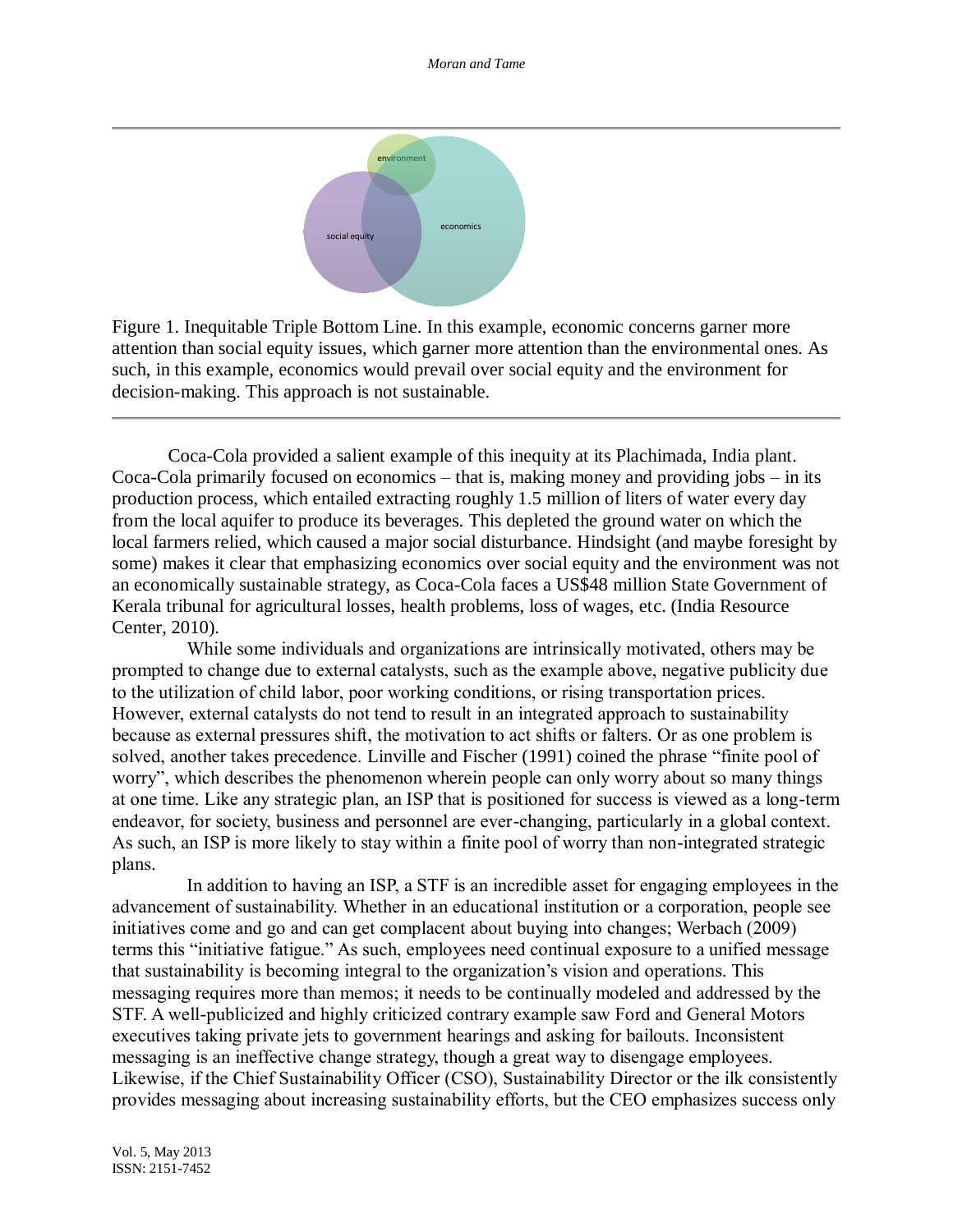via economic benchmarks, employees will see a divided leadership team and generally side with the familiar strategy and the executive who signs their checks. A STF with consistent messaging is crucial, no matter what the size or specialization of the organization, especially in preparation to reposition within the market when faced with marketplace disruptions or other challenges.

In addition to a STF, another means of clear messaging regarding the integration of sustainability is to consider an organizational restructuring that adds a sustainability position to the C-Suite in corporations or Cabinet in institutions of higher education, an example of which is depicted in Figure 2. Not only is this approach practical, as the CSO has access to both the STF and executive level to collaborate and problem-solve, but it also sends a message to the executive team, employees, consumers, and investors about changing values.



Without an aligned leadership team (i.e., STF and executives) championing the ISP, there are diminished opportunities for engaging employees in the advancement of sustainability, which research suggests may result in less than desirable financial performance.

#### **Engaging Employees**

A model for employee engagement<sup>iii</sup> is depicted in Figure 3, the components of which are described in more detail below.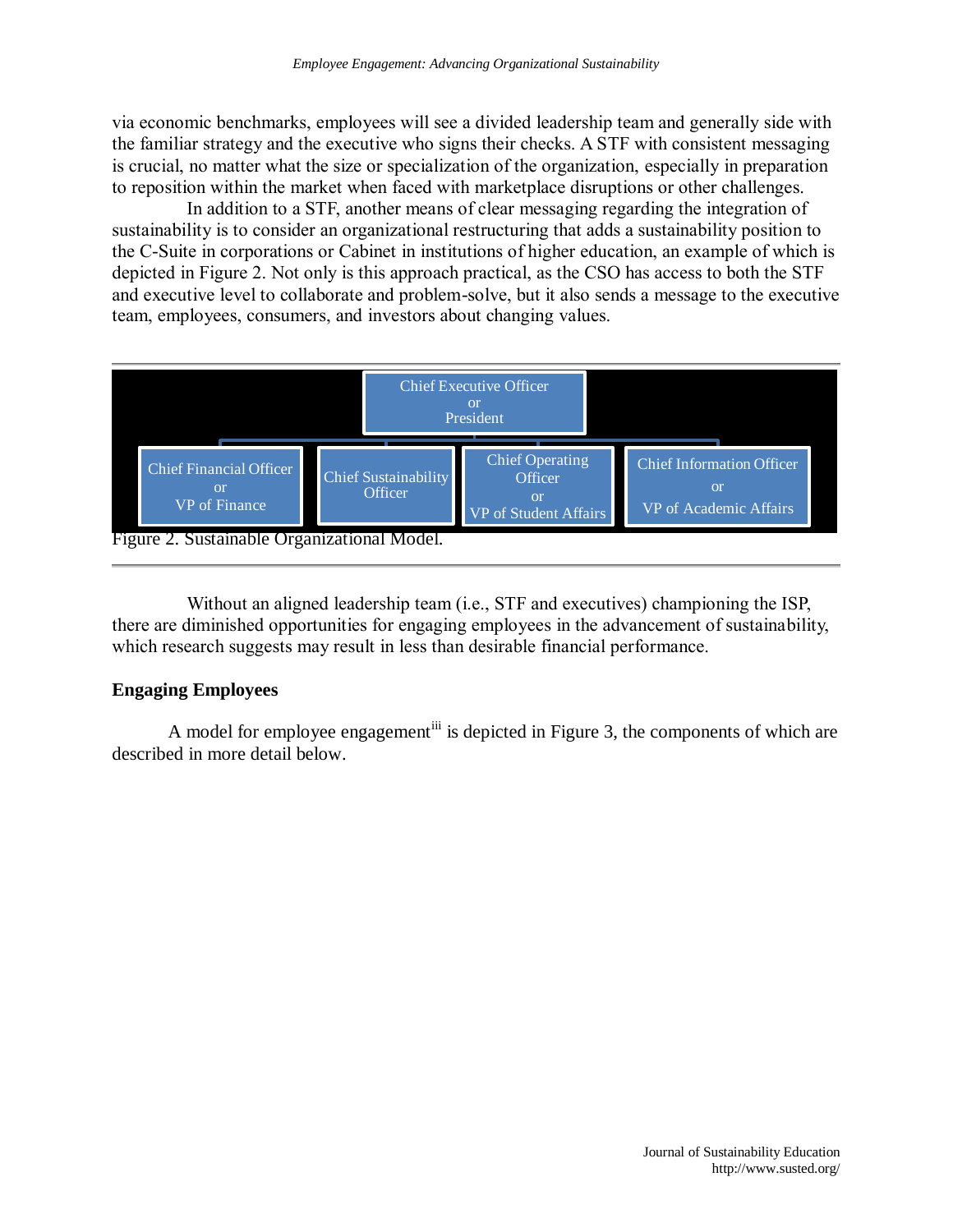*Moran and Tame*



Figure 3. Process of Engaging Employees. Employee engagement starts with a low level of *experientiality*, which increases with each phase. Awareness leads to taking Ownership and deepening Education, which leads to Taking Action. The latter necessitates a Call to Act, the ability to Think Critically, and Problem-Solve, the latter inherently necessitating reflection, an integral component of experiential education. Engaged and reflective employees tend to be more resilient ones, and resilient employees lend to creating a resilient organization.

#### Awareness

JI

Awareness is a critical first step in engaging employees in any initiative and can be catalyzed in myriad ways. For example, a memo might help employees become aware that the organization has decided to pursue sustainable operations; this is a very low-level of awareness one that may not have an impact on the individual employee (if it even gets read). Some people gain a new perspective by listening to a respected friend or colleague, whether a friend's success story or emerging awareness. "In the case of Ball Corporation, when sustainability started to become a hot topic in the packaging industry, Ball Corporation took notice. The company hired a consultant and after senior executives were given a presentation on *The Triple Bottom Line* (Savitz, 2006), the concept of the TBL approach to business was adopted" (2011, Geraldine Walsh, personal communication). Others' awareness may be piqued by being forced into action (note external motivation) via organizational operations/protocol before a tipping point (Gladwell, 2000) occurs and intrinsic motivations for sustainability generate action.

Intrinsic motivations, catalyzed by emotions or personal experience, have staying power. Chouinard (2005), founder and owner of Patagonia, Inc., is also an avid surfer, rock climber, and fisherman. Through engaging in these pursuits, he saw his and others' negative environmental impacts, such as the scars that pitons left on rocks. Knowing that clothing manufacturing had detrimental environmental and social effects, in 1991 Patagonia launched an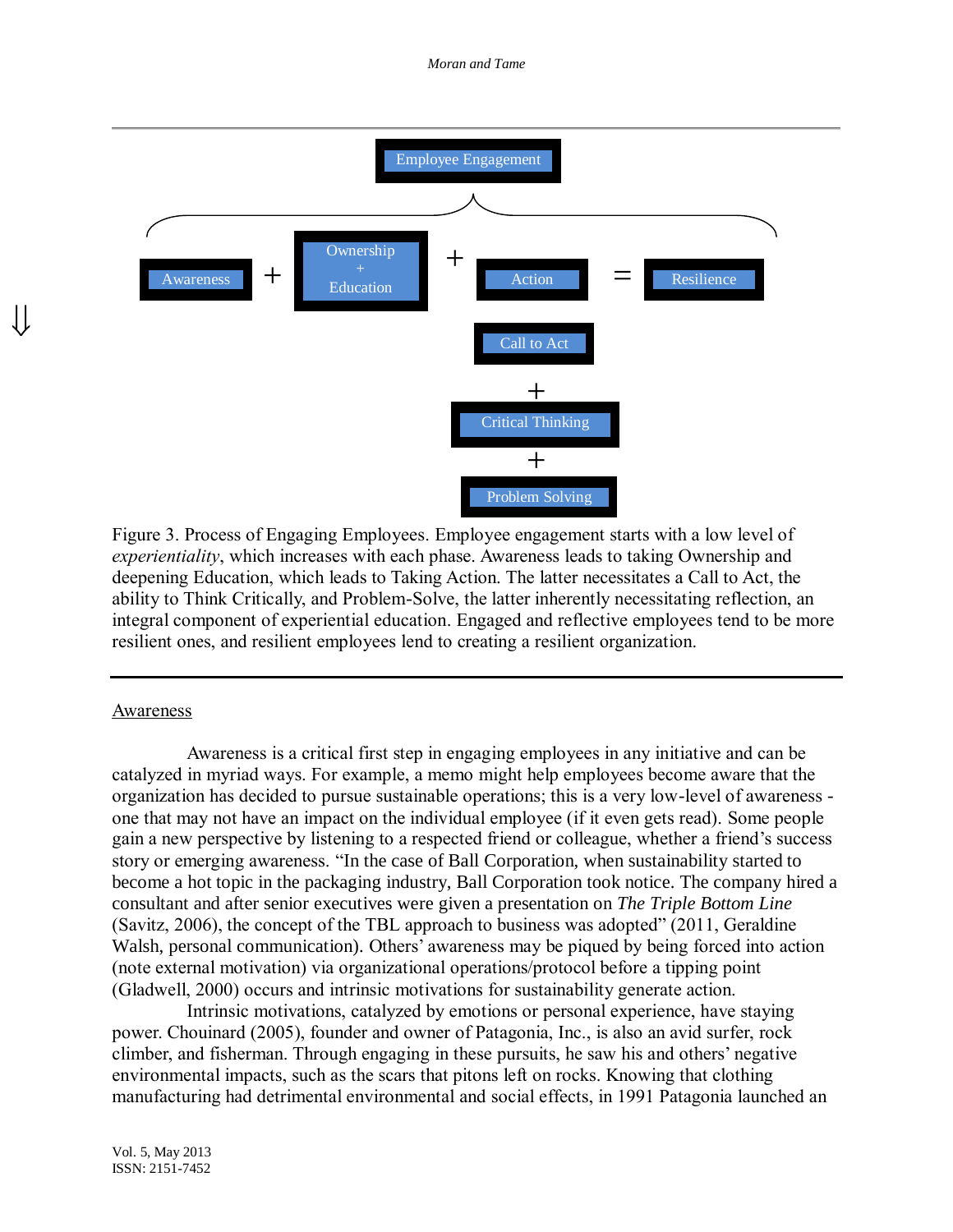assessment program and conducted life-cycle analyses on their most popular fibers. One outcome was to use the farthest downstream Portuguese dye house on the Porto river for their flannel shirts; it was the only one that was taking the highly polluted and black water (from the dye houses upstream) and cleaning it not only prior to using the water, but also cleaning it again before putting it back into the river – unlike the other dye houses. As such, the water was cleaner after dying Patagonia's clothes than it was before. It stands to reason that all of the time Chouinard spends surfing and fishing in rivers and the ocean, as well as his emotive tie to such places, factored into his concern for the Portuguese waterway. Chouinard's and Patagonia's action became a tool of awareness and engagement for Patagonia's employees and customers, as well as other retailers and manufacturers in the industry. Others' concerns are catalyzed by a change in perspective. Often people talk about having children and then realizing that they want their offspring to have clean water to drink and play in, clean air to breathe and forests in which to explore. These intrinsic, emotive catalysts have staying power.

Clearly, employees at all levels of an organization are going to have varying levels of investment in sustainability. As such, a listening tour can be a tool to both raise employees' awareness about sustainability and to help the STF understand how to best approach various individuals and/or organizational sectors. A listening tour is an insightful exercise that entails soliciting people's input and then listening to their ideas and concerns, current practices, and gauging the existing levels of interest and ownership. A proper listening tour is a face-to-face endeavor with key people, but could also include conversations via Skype, or a survey to gauge the general sentiment of employees. It will reveal who are allies and who might be negative distracters in the implementation process. The listener will gain insight into the negative distracters' currency (e.g., recognition, money, challenge), which might provide ideas for garnering buy-in at a later date. Conversely, leaders can tap into emotions and social relationships when they share their stories regarding why sustainability is important to them and create compelling reasons for others to join the cause. Orr (1992) asserts that spending time in nature is one of the prerequisites to being ecologically literate. This rings true in reality, as many environmental and social champions have a story about a personal experience that profoundly changed them and helped shape their world view – whether that was spending time in nature as a child, being an avid fisherman as an adult and encountering polluted waters, seeing social injustices via third-world travel, or witnessing rain forest destruction first-hand. No matter what the tactic, engaging employees in the advancement of sustainability is crucial. Additionally, innovative ideas regarding increasing efficiencies, decreasing waste, or sustainable products, and the ilk will come from people who know their divisions best. They might not share any novel or innovative ideas during the listening tour, but at the very least, 1. they will know who to contact with future ideas; and 2. they will know that they – and their job - matter. Upon conclusion of the listening tour, any requisite augmentations to the STF membership will become apparent. It is ideal to have a representative from each sector/department to aid in two-way communications, as well as to generate ideas and buy-in from all angles.

Creative means for raising awareness is encouraged, as innovative strategies tend to garner attention. In addition to the strategies and suggestions offered in the final section of this paper, a unique awareness-raising example follows. During Davidson College's Year of Sustainability, students shaped a model airplane out of chicken wire and filled it with hundreds of cans. The sign above it read "Americans throw away enough aluminum cans to rebuild our commercial air fleet every three months." This approach may not work for all organizations, but creatively bringing various facts to life is an effective means of raising employees' awareness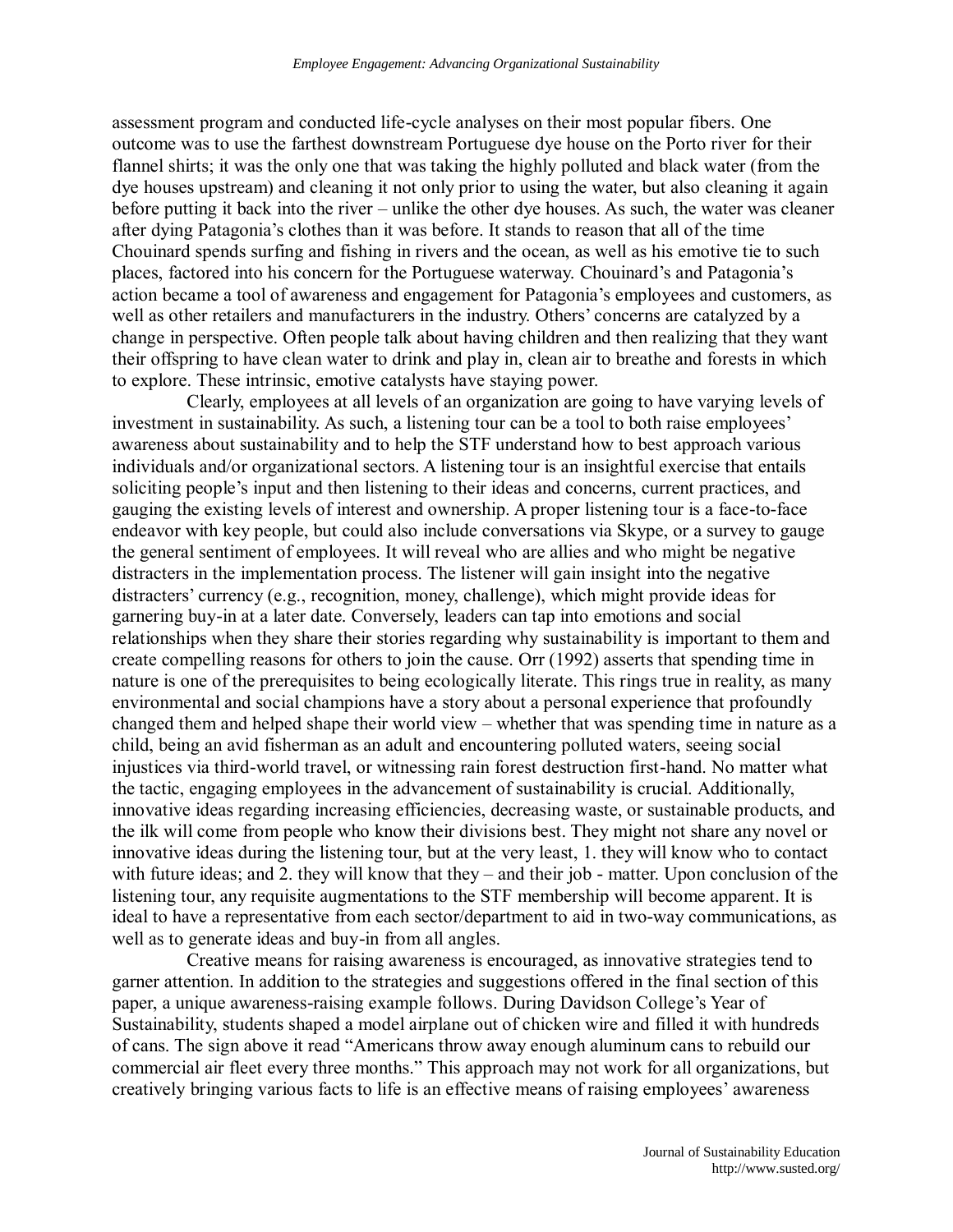and encouraging their engagement in ownership and education opportunities.

#### Ownership and Education

People want to learn about and become involved in sustainability. Talk shows have green days or weeks; stores promote reusable water bottles, coffee mugs, and/or cloth grocery bags; Community Supported Agriculture and farmers' markets have increased dramatically in past years, allowing people to eat more healthily while supporting small, local farms; environmental service learning is integral to many public and private schools, from Kindergarten through undergraduate programs. In addition to statistics shared in the introduction, 82% of U.S. Adults think business leaders need to learn more about the environment (University of Wisconsin, 2010). These survey findings suggest that every organization – be they educational or corporate - ought to consider sustainability and employee engagement as integral to that aim.

Taking ownership and providing educational opportunities to help inform future action is paramount to engaging employees. In some cases, ownership might catalyze the need for further education, while in others education might lead to ownership. In the case of Chouinard and other Patagonia employees visiting the dye houses in Portugal, witnessing the black fluid pouring into the river allowed Patagonia the awareness and education that led to ownership and action. Not taking ownership entails pointing fingers and/or justifying. On an individual or organizational level, soliciting feedback and feedforward (Goldsmith, 2007) helps individuals and organizations take ownership and pinpoint areas for growth and strategies to do so. Feedforward entails describing a problem to a trusted colleague or mentor and asking for proactive suggestions to rectify the problem; simply articulating the problem suggests that there is already some level of ownership. Soliciting feedback entails asking for both positive and constructive comments on performance. Again, being open to receiving feedback suggests that the solicitor wants to improve. Once an individual or organization has taken ownership of her/its actions, opportunities for education abound. However, for some, taking ownership may come after the process of education begins.

To those wondering how, where, and to whom to turn for sustainability education, the answer is to uncover all effective means, everywhere, all of the time. People can learn from whomever has something to teach – nemeses (only if one has an open mind), trusted colleagues, employees, executive team members, children, elderly people, external consultants, books, naysayers, experience, television specials, etc. A survey of an organization's culture regarding where respondents think the organization should be sustainability-wise would be very educational for all involved. The questions could serve to prompt thinking in respondents and could help the STF prioritize educational topics. After gaining insight into the organizational culture and current thinking regarding sustainability, leaders can provide a variety of educational opportunities. Those providing the education should strike a balance between sharing and discussing the big picture and helping people grasp what they can do on a daily basis to start working toward that big picture.

Ultimately, asking people to take ownership and engage in educational opportunities entails asking them to change – no matter how much. As such, the following four concepts may serve a STF well that is aiming to engage its employees: Gladwell's (2000) Change Criteria; Theory of Zones; Zone of Proxinal Development (Vygotsky, 1978); and Change Conditions (Nalder, 1995).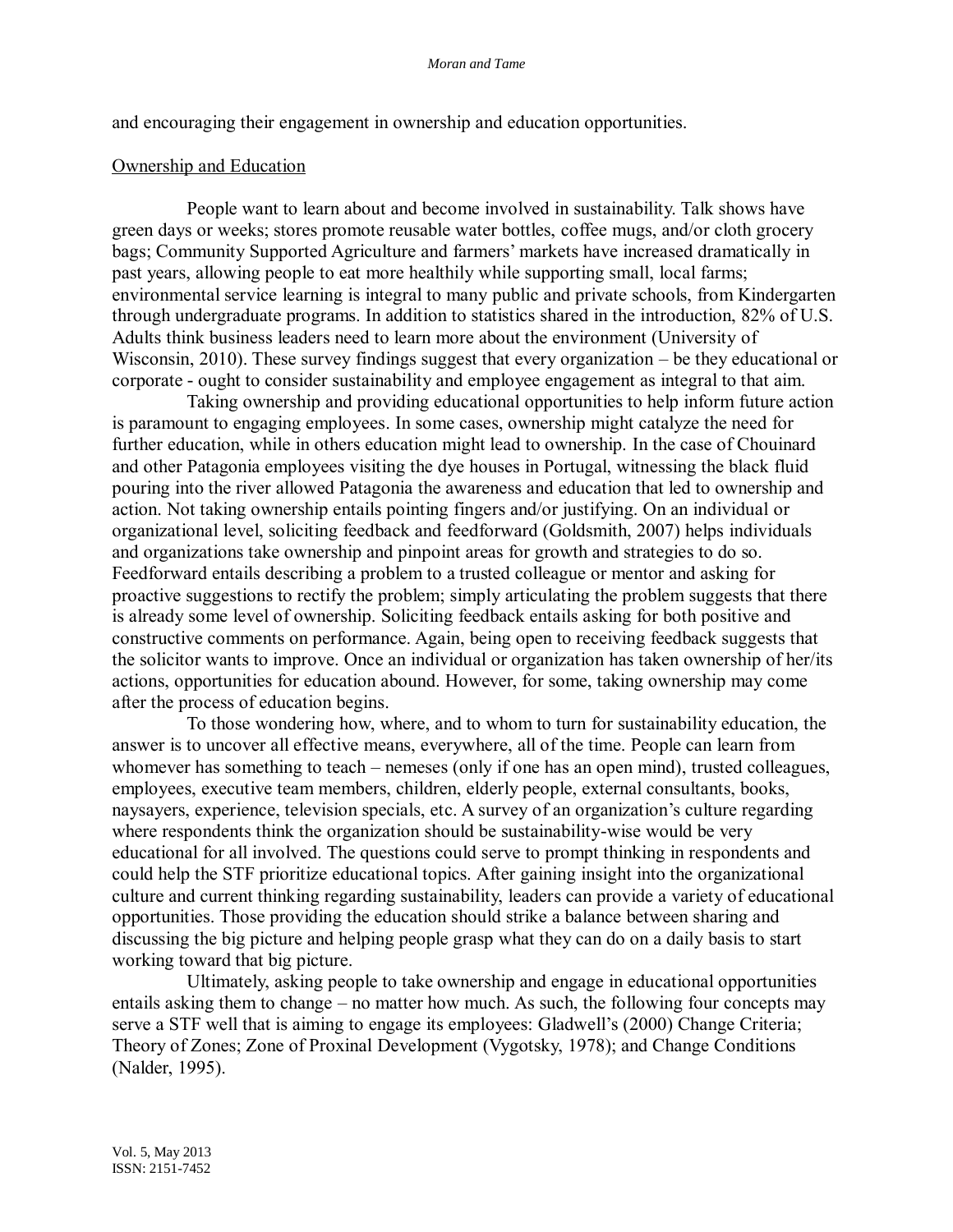#### *Change Criteria*

Gladwell (2000) asserts three change criteria: 1. the new (disruptive) information must come from trusted sources (e.g., consultants, the CSO, executive team, a friend, colleague, news source, etc.); 2. the prospective change result (of action and/or thoughts) must be within one's moral code; 3. and the message must be reinforced (hence an aligned STF).

#### *Theory of Zones*

The field of experiential adventure education often employs the Theory of Zones when designing opportunities for people. The model, depicted in Figure 4, entails three concentric circles.



The inner comfort zone is a familiar concept and tends to be where most operate on a daily basis. While learning can take place in the comfort zone, it is rather inconsequential and does not serve to change the individual. An example might be learning that the SunChips™ bag is compostable. The outer panic zone should be avoided, as it halts learning in the area of the particular topic and is detrimental. When some people start to learn about environmental and social issues, they often get bombarded with negative and depressing issues, such as the rate of rainforest destruction and species extinction, polar bears struggling to survive due to the fast pace of the glaciers melting, and the number of children who die from malnutrition when there are so many obese people in first-world countries; the list goes on. When people are not given tools to cope with this information, they can feel paralyzed, overwhelmed, and hopeless. In some cases, such people simply refuse to learn and continue to forge through life avoiding such issues. No significant learning or change occurs in the panic zone.

When aiming for education, ownership, and ultimately engagement, providing opportunities for people to engage in the stretch zone is key. In the stretch zone, people will experience disequilibrium (Piaget, 1970), for new information and actions do not align with the norm. However, a good support system and encouragement can serve as great motivators. Eventually, the disequilibrium abates and the comfort zone enlarges. The stretch zone is where profound learning takes place, for it challenges us and provides perspective. By definition, lifechanging, long-lasting lessons take place in the stretch zone. Such learning can occur during a new project, while engaging in a new aspect of an on-going project, or as part of a professionaldevelopment initiative.

*Zone of Proximal Development*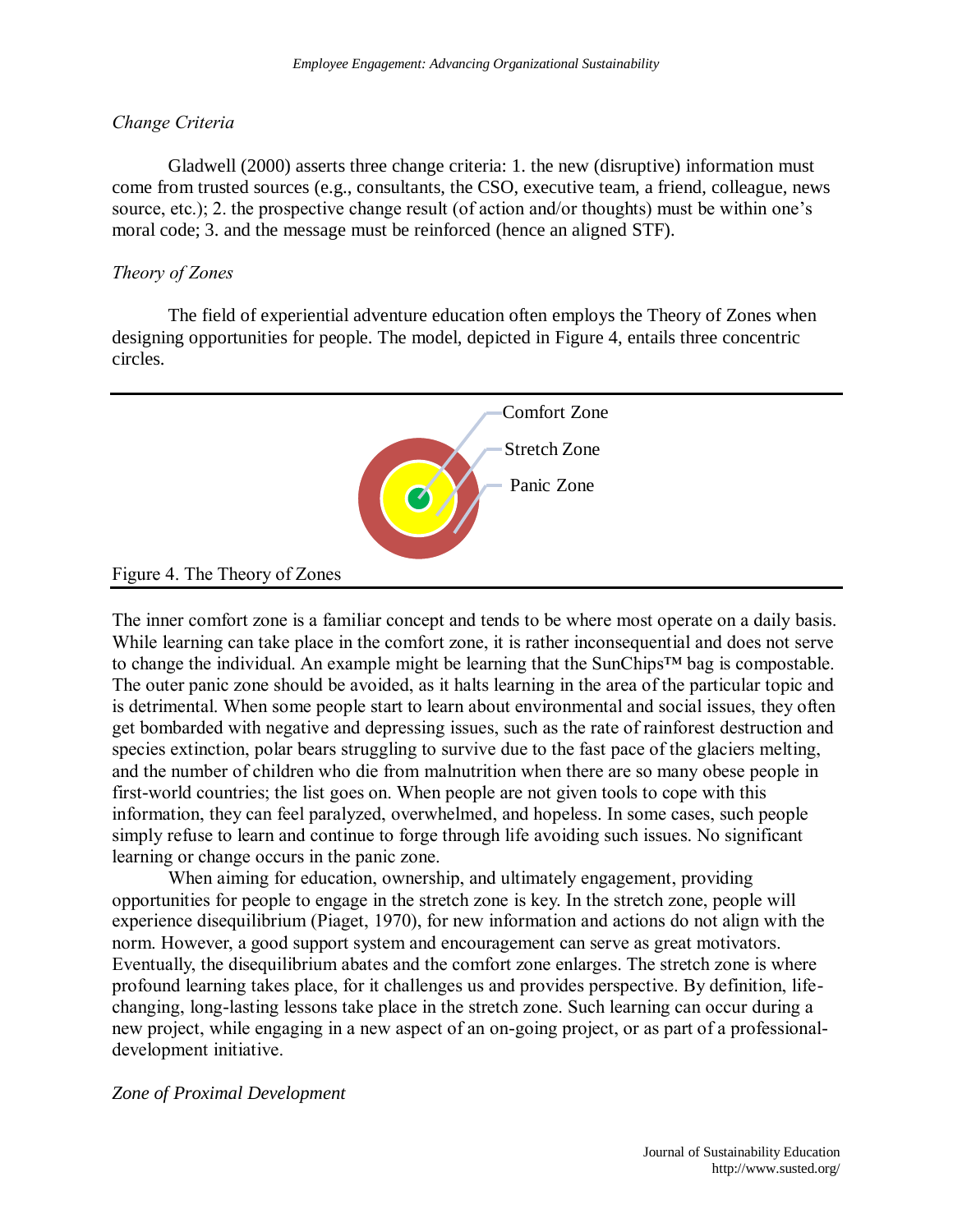Vygotsky (1978) offers the Zone of Proximal Development (ZPD), which is the difference between what a person can achieve alone versus what can be achieved with the aid of a mentor. When engaging employees in sustainability initiatives, it is helpful to have an accessible CSO, expert consultants (e.g., energy), and/or STF members; these people can be mentors by offering help and support when needed. Investing in the education and growth of employees shows them that they are valued and can help them take ownership in the process.

#### *Change Conditions*

This final concept, born from experiential education, can aid the STF and/or consultants in designing stretch zone experiences programs that will aid in fostering EE. Nadler (1995) outlines six "Change Conditions", which include Hope, Effort, Trust, Constructive level of anxiety, Sense of the unknown, and a Perception of risk. Consider these conditions integral to stretch zone experiences. Hope can come from the aligned STF, case studies of successful organizational sustainability initiatives, or myriad other sources. Effort facilitates garnering ownership, being open to education, and taking action. Trust grows via an aligned STF that has consistent messaging, and it can also grow via short-term adventure-learning experiences and other problem-solving initiatives. A Constructive level of anxiety entails challenging people to get them out of their comfort zone, but not overwhelming them, so as to push them into the panic zone. For example, a STF might share that the organization is embarking on an aggressive strategy to incorporate sustainability into its definition of success (cause anxiety), but also provide examples of attainable daily operations that will allow the company to achieve this type of success, as well as welcome people into the process (ease anxiety). Embarking on a new project assumes a Sense of the unknown, for even if someone has been at an organization that embraces sustainability, another organization with a different group of people will yield a different process and different results. Likewise, entering new territory can carry a Perception of risk, for the outcomes are unknown. Desiring a sense of the unknown and perception of risk are encapsulated in Ernest Shackleton's 1914 advertisement in the London Times for his expedition to the South Pole; it read, "Men wanted for hazardous journey. Small wages, bitter cold, long months of complete darkness, constant danger, safe return doubtful, honor and recognition in case of success". Thousands of men reportedly answered his advertisement. While today's risks are significantly tamer, the need for adventure, risk, and testing ourselves remains. Takings risks entails taking action.

#### Action

While it might seem that employees taking action connotes engagement, this may not be the case. Perhaps the greatest difference between an employee acting and an engaged employee taking action is the motivation; it might be argued that employees going through the motions are motivated extrinsically, while engaged employees have intrinsic motivation. This model for employee engagement focuses on the latter.

Taking action requires a call to act, critical thinking, and problem-solving, for the actions need to align with the ISP. Problem-based learning is an effective approach for taking action while uniting an organization (or units therein) toward a common goal. A tactic that can help individuals gain awareness into their own actions and impacts, while taking action is to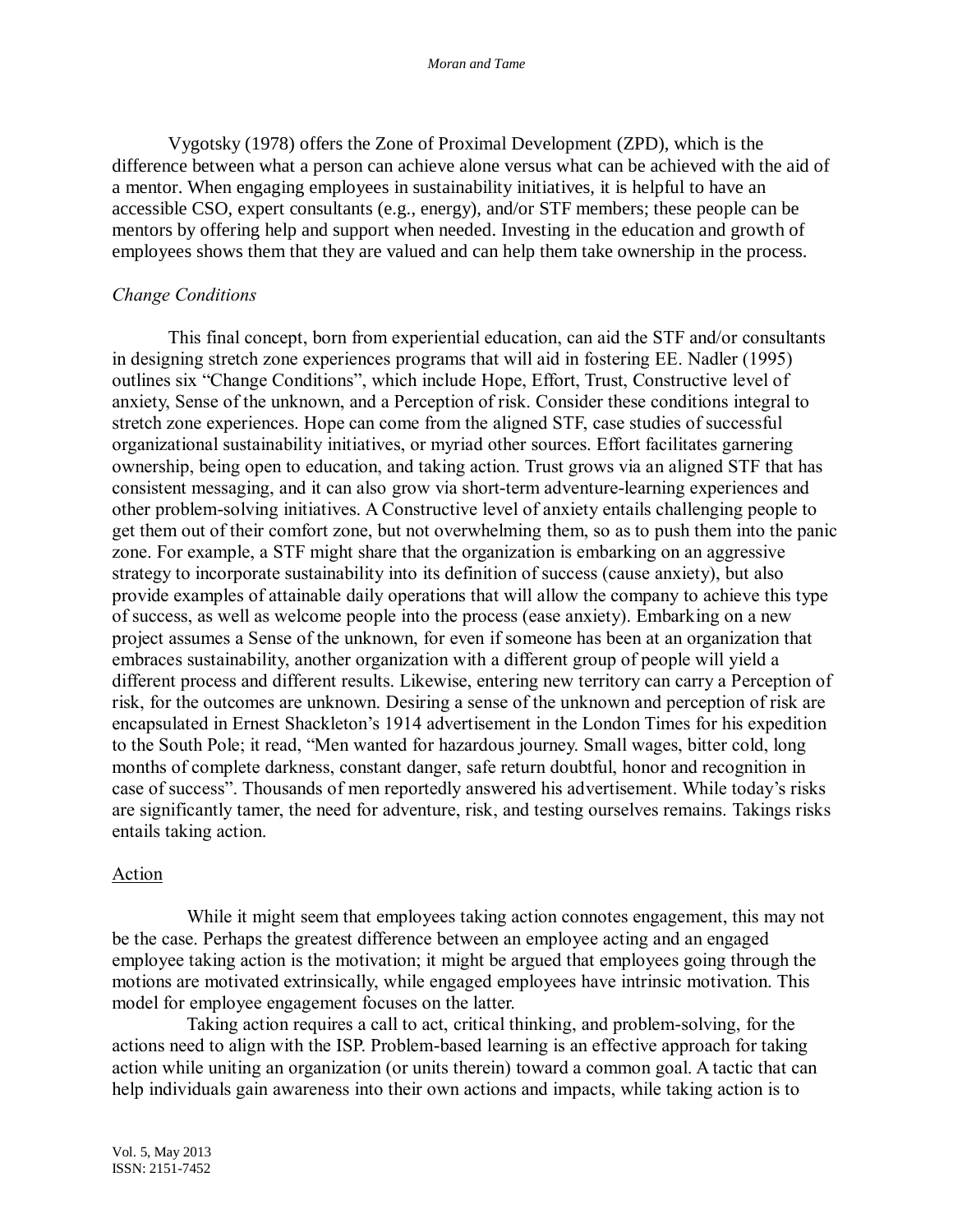challenge them to increase their personal sustainability for a given amount of time. For example, we regularly charge (i.e., make a "call to act") our *Inquiry into Sustainability* students at Western State Colorado University to make a personal sustainable change for at least one semester. One student vowed to buy no new clothes, which challenged her because she was a self-proclaimed retail therapy shopper. Others decided to either take the bus or carpool. Yet others canceled their junk mail and switched to online bill payments and are more conscientious about doing their recycling. Most begin to feel good about their small acts and start to influence their friends, parents, and communities. When they begin to realize that they can make a difference, we challenge them to work in groups to make a positive sustainable change within the University or in the broader community. This requires both critical thinking (e.g., figuring what needs to be addressed and prioritizing myriad options) and problem solving (e.g., how to approach the problem). Over the years, two different groups have worked with a local ski area to enhance its recycling program, conduct an energy audit on a hotel, and design an energy reducing pilot program for the hotel. Other groups have worked with a local restaurant to reduce its water and energy consumption, increase its recycling and composting program, start to produce its own food, and drastically reduce its waste. Another student wrote and a grant for a bus shelter because she thought if students could at least be partially protected from Gunnison, Colorado's sub-zero winter temperatures, they might be more likely to ride the bus to the ski resort; she was right, and the town followed her lead to construct more shelters. Students in the class over the last two years have been working toward establishing a campus greenhouse as a means to decrease the college's carbon footprint, while providing organic, fresh food in a location that has a 60-day growing season. Their impassioned engagement became contagious and more courses tackled other aspects of institutionalizing a campus greenhouse, showing solidarity among the students and sending a clear message to administration that a greenhouse is a priority. An aquaponics system that includes fish is currently being installed, and the student directors have been approved to sell greens and herbs to Sodexo.

Encouraging people to take action can be a small organizational investment, such as Werbach's (2009) example of Wal-Mart's employees' Personal Sustainability Plans, which were similar to our students' actions to minimize their own impacts. Or, organizations can make a bigger investment in employees taking action. For example, Patagonia employees can apply for a sabbatical to do service. Taking action and experiencing the emotional, intellectual, and social, benefits first-hand is a powerful practice that people tend to want to spread. Whether on a micro or macro level, taking action within or outside organizational walls becomes a stepping-stone for embarking upon larger initiatives, which can aid the successful implementation of an ISP.

#### **Experientially Engaging Employees**

The following strategies and suggestions focus on professional development initiatives that can be initiated by Human Resources, the CSO/Sustainability Director, STF, or consultants. There are myriad approaches to professional development, each of which has beneficial and less effective aspects, as well as varying levels of experientiality (e.g., awareness initiatives tend to require a low level of experientiality, while action requires a high level of experientiality). Various strategies, how they are being defined in this paper, as well as the corresponding benefits (denoted by +) and drawbacks (denoted by -), are in Table 1.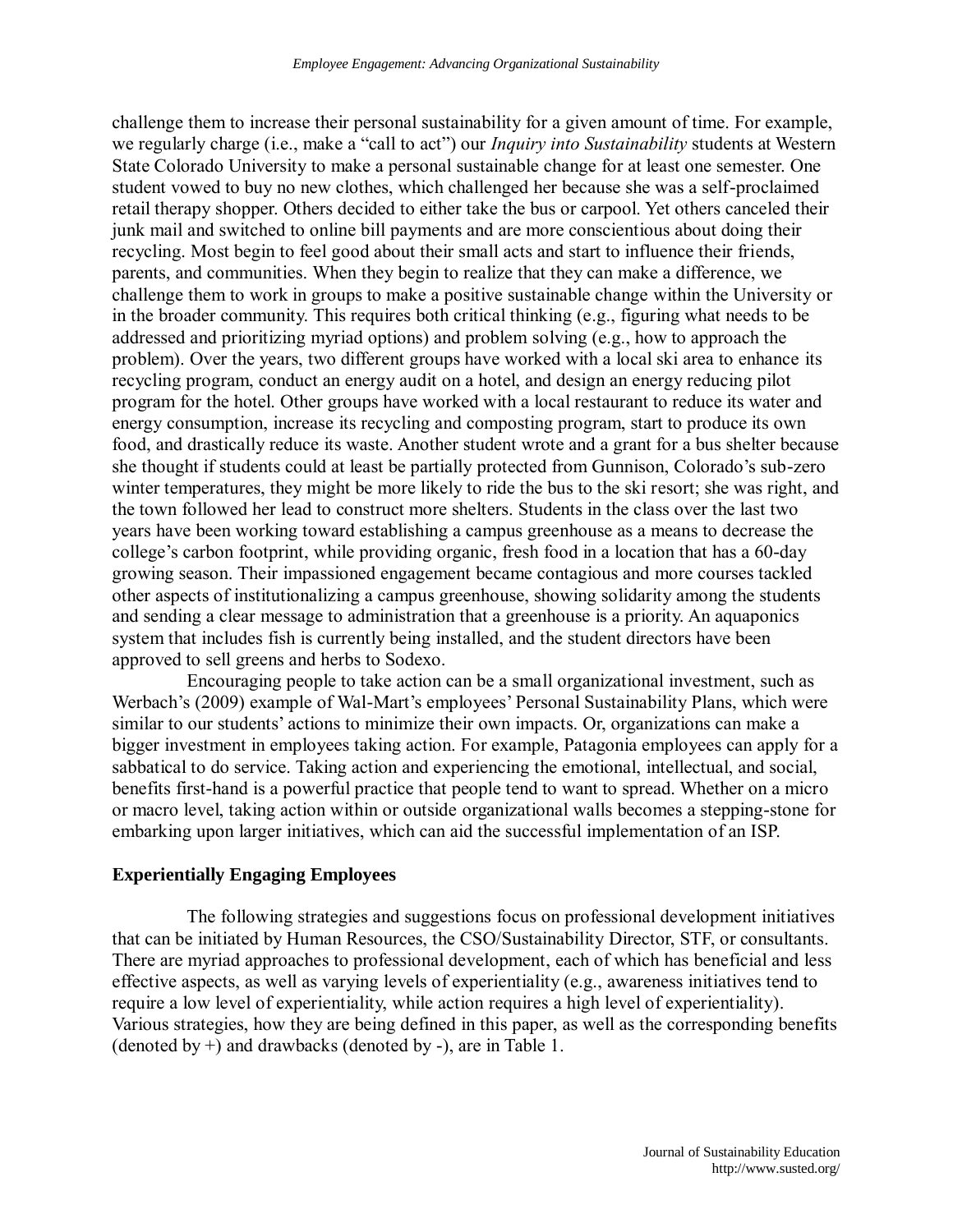| Table 1. Professional Development Strategies |  |
|----------------------------------------------|--|
|----------------------------------------------|--|

| Memo          | Electronic or hardcopy delivery sent with the intent of relaying company                   |
|---------------|--------------------------------------------------------------------------------------------|
|               | information.                                                                               |
|               | (+) delivering key information to many people                                              |
|               | (-) people can become complacent about taking them seriously when they<br>are overused     |
| Short-term    | Generally convened on organization's property, whether on a regular basis or               |
| In-services   | only when necessary. Cover a variety of topics, such as awareness about sexual             |
|               | harassment, persuasive writing, public speaking, business development,                     |
|               | networking, and travel arrangements and reimbursement.                                     |
|               | $(+)$ allows for relaying new mandates                                                     |
|               | (+) relatively inexpensive (e.g., generally no travel)                                     |
|               | (-) ineffective means of cultivating ownership necessary for change                        |
| Short-term    | Entails intentionally engaging in custom-designed challenges together outside              |
| Adventure     | of work and generally off-site, as a means to refine interpersonal skills that will        |
| Simulations / | be needed when unanticipated and unwanted challenges arise. They can also be               |
| Experiences   | used to bring a divided community together. An example is a group partaking in             |
|               | a challenge course followed by food, drink, music, and socializing.                        |
|               | (+) breaking down social barriers by having fun together and getting to                    |
|               | know one another on a different level                                                      |
|               | (+) engaging in stretch zone experiences that allow participants insight into<br>$\bullet$ |
|               | their leadership and communication skills                                                  |
|               | (+) enhancing group and individual team-building and problem-solving skill<br>٠            |
|               | $(+)$ can be part of a "rite of passage" in a corporation culture<br>٠                     |
|               | (-) ineffective facilitation regarding the transference of lessons learned from            |
|               | the experience/ simulation to work life can render the experience useless on               |
|               | a corporate level                                                                          |
|               | (-) if powerful lessons learned and behavioral change are not reinforced at                |
|               | the workplace, it easy for lessons to be forgotten and old behaviors to return             |
| Long-term     | Focused on consistent messaging and repeated opportunities to improve in a                 |
| In-service    | certain area (e.g., leadership, promoting sustainability). Generally spans 1-2             |
|               | years with various workshops/components occurring every few months (e.g.,                  |
|               | 360° evaluation, Myers Briggs Type Indicators, executive coaching, custom-                 |
|               | designed programs aimed at enhancing collaboration effectiveness).                         |
|               | (+) often incorporates tips and practices to increase workload efficiency by               |
|               | actually applying new skills to daily work                                                 |
|               | (+) reinforced messaging and engagement provide opportunities for change<br>٠              |
|               | (-) does not necessarily provide stretch zone opportunities<br>$\bullet$                   |
|               | (-) people can be challenged to engage with the topic due to the proximity                 |
|               | of their workload                                                                          |

There is no perfect strategy for all organizations, as the values, goals, leaders, and employees, among other aspects, are different. However, a mix of the strategies highlighted above is suggested, so as to reinforce messaging in a variety of ways, as well as addresses people's myriad ways of taking in information.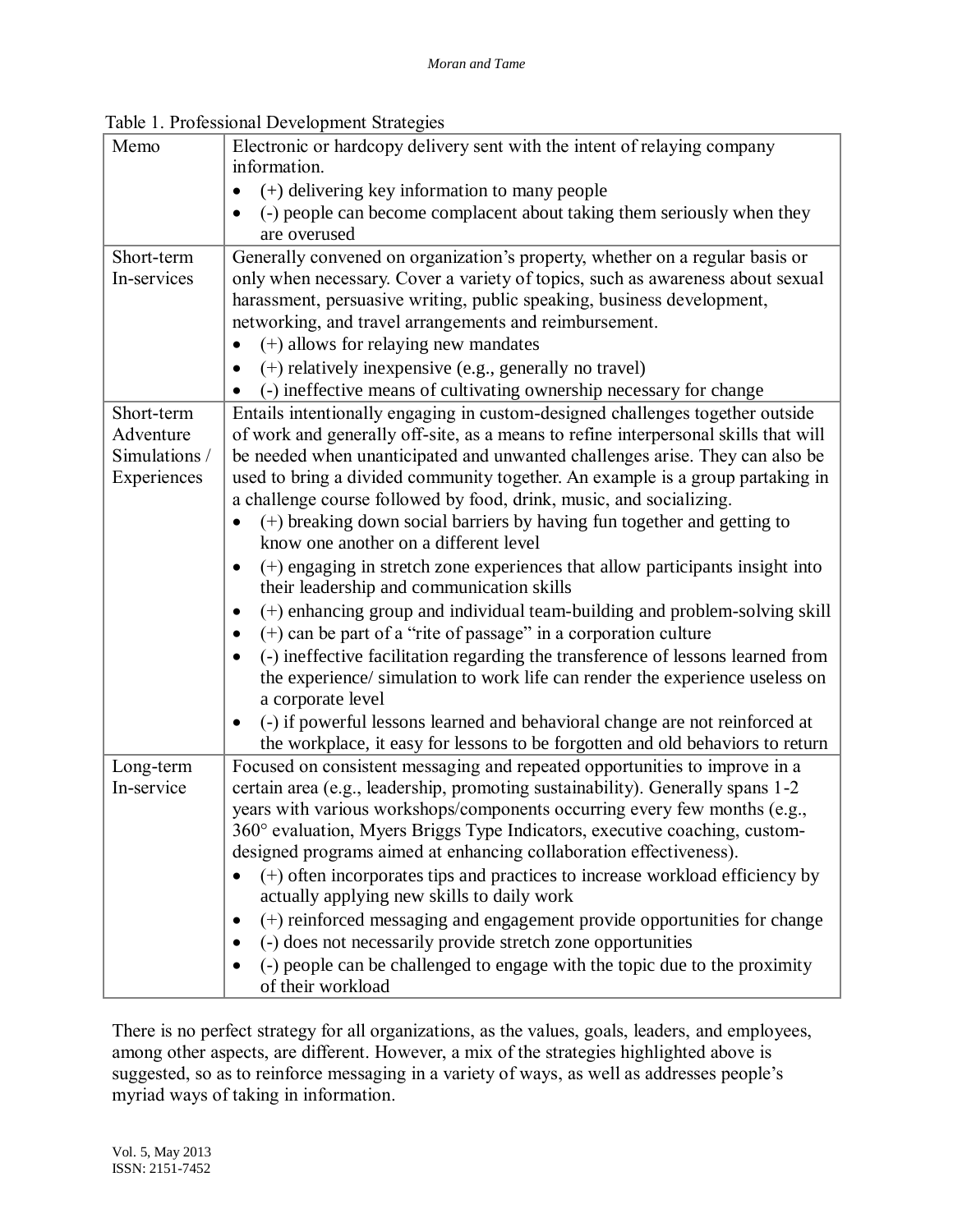Gardner (1983), a Harvard neuroscientist, set forth the Theory of Multiple Intelligences over 30 years ago, and it is widely used by educators to help guide teaching strategies. It bucks the notion that intelligence ought to be determined primarily by logical-mathematical and verballinguistic metrics. Set forth in Table 2 are the eight multiple intelligences identified by Gardner, as well as example goals (black bullets) that might help align people and strategies (hollow bullets) to help attain them. (It is important to note that Gardner does not advocate his multiple intelligences as teaching strategies, yet educators have found their guidance helpful.)

| Intelligence   | <b>Example Sustainability Goals and Strategies</b>                                                                                                                                                                                                                                                                                                                                                                                                                                                                                                                                                                                                                                                                                                                                                                                                                                                                                                                                                                                                                                                                                                                                                                                                                                                                                                                                                                                                |
|----------------|---------------------------------------------------------------------------------------------------------------------------------------------------------------------------------------------------------------------------------------------------------------------------------------------------------------------------------------------------------------------------------------------------------------------------------------------------------------------------------------------------------------------------------------------------------------------------------------------------------------------------------------------------------------------------------------------------------------------------------------------------------------------------------------------------------------------------------------------------------------------------------------------------------------------------------------------------------------------------------------------------------------------------------------------------------------------------------------------------------------------------------------------------------------------------------------------------------------------------------------------------------------------------------------------------------------------------------------------------------------------------------------------------------------------------------------------------|
| Visual-spatial | Encouraging consideration of bulk purchasing<br>Image of plane and aluminum cans (described above)<br>$\mathbf{O}$<br>Encouraging the use of reusable water bottles and coffee mugs<br>$\bullet$<br>Water bottle 1/4 full of oil to show how much is used to manufacture<br>$\Omega$<br>and transport the bottle<br>In a central spot, create pile of disposable coffee mugs that are thrown<br>away in the organization each week. Alongside, put X gallons of water<br>and oil, as well as a picture of X trees to depict the amount used to<br>manufacture and ship the disposable coffee cups. Provide a poster to<br>exhibit how much oil, water, and trees are used to manufacture disposable<br>cups for 1 year versus the amount of oil, minerals, and water to<br>manufacture reusable mugs.<br>Enhance desire to advocate for fair working conditions<br>Watch two videos: one of child labor and unhealthy working<br>$\Omega$<br>conditions; and one of workers in working conditions are well-lit<br>with natural light, clean air, rejuvenating breaks, etc.<br>Encourage the minimization of paper use<br>Watch a video of rain forest destruction and brainstorm strategies to<br>$\Omega$<br>reduce paper use and waste<br>Inspire and/or congratulate diverting waste form the landfill<br>Provide a simulated picture of waste diverted from a land-fill through<br>$\circ$<br>the corporation's re-use or recycling practices |
| Naturalist     | Engender a desire to conserve and preserve<br>$\bullet$<br>Recollect positive experiences in nature (even if it was simply<br>$\mathbf{O}$<br>walking through Central Park)<br>Tell stories of misadventures in nature and the role that the<br>$\mathbf{O}$<br>environment played that now bring laughter<br>Offer retreats in nature (e.g., hikes, white water rafting) during which<br>$\mathbf 0$<br>brainstorm means of lessening environmental impact                                                                                                                                                                                                                                                                                                                                                                                                                                                                                                                                                                                                                                                                                                                                                                                                                                                                                                                                                                                       |
| Interpersonal  | Employ positive peer pressure to help others align with SSP<br>Listening tour (described above)<br>0<br>Play FishBanks™, a simulation that teaches about the importance of<br>$\Omega$<br>collaboration and responsible consumption of resources and social<br>justice.<br>Brainstorm strategies for how each division can work toward attaining<br>0                                                                                                                                                                                                                                                                                                                                                                                                                                                                                                                                                                                                                                                                                                                                                                                                                                                                                                                                                                                                                                                                                             |

Table 2. Multiple Intelligence Strategies for Engaging People in an Organizational ISP.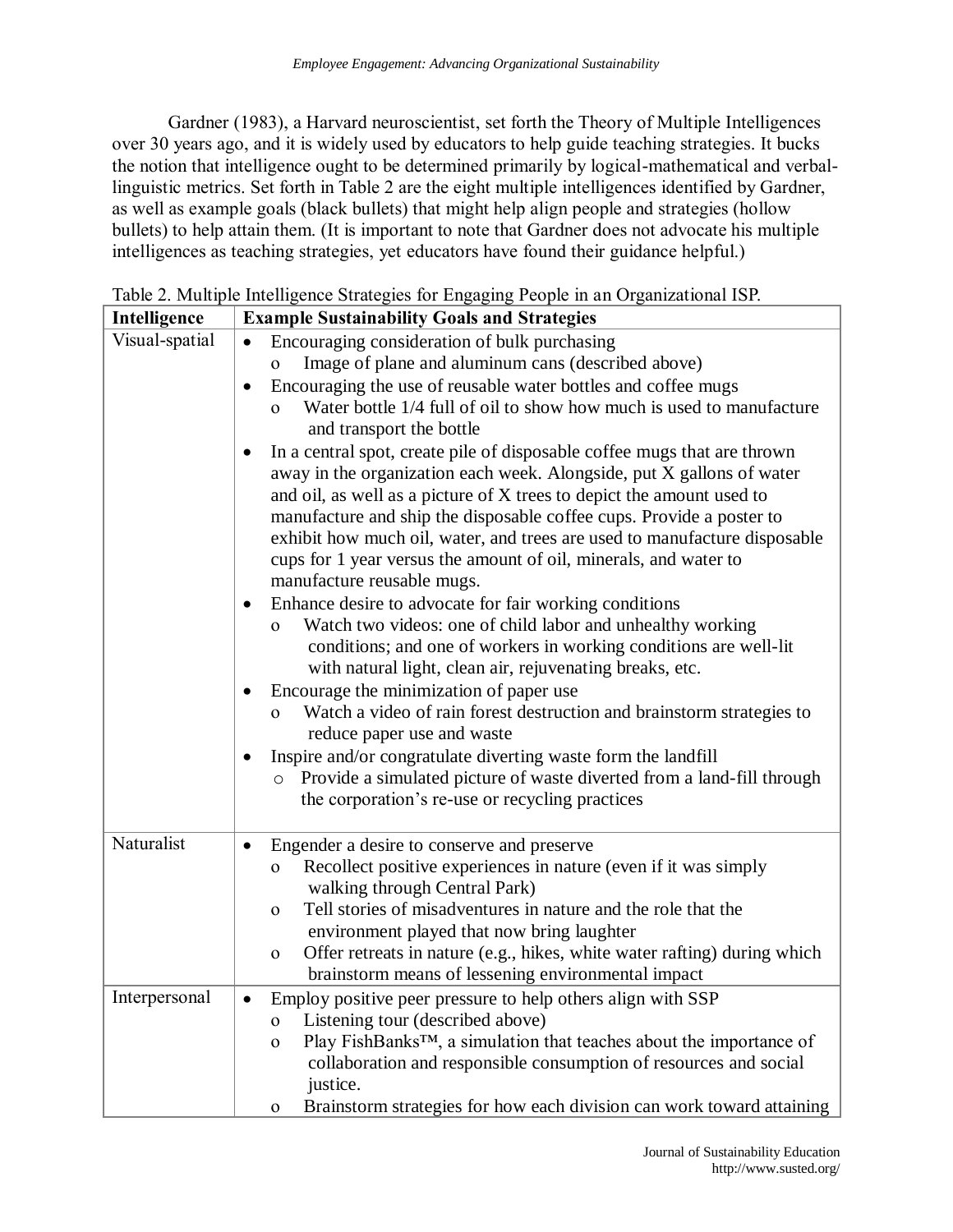|               | ISP goals / benchmarks                                                                 |
|---------------|----------------------------------------------------------------------------------------|
|               | Work in teams to track environmental, social, and economic life cycle<br>$\mathbf 0$   |
|               | of a company product                                                                   |
|               | Building personal resilience                                                           |
|               | Establish a feedforward and feedback culture<br>$\Omega$                               |
| Intrapersonal | Engendering ownership and action<br>$\bullet$                                          |
|               | Challenge people and/or corporate sectors to keep a week-long<br>$\mathbf{O}$          |
|               | expenditures and task log and reflect on it                                            |
|               | Challenge people to take on a personal resolution for X amount of<br>$\mathbf{O}$      |
|               | time to decrease their negative environmental and/or social impact                     |
|               | (e.g., only buying fair trade coffee and using a reusable coffee mug)                  |
| Linguistic    | Share strategies and concepts<br>٠                                                     |
|               | Provide ISP document to all employees, investors, and customers<br>$\mathbf{O}$        |
|               | Ask all employees to read all or part of Werbach's (2009) Strategy for<br>$\mathbf{O}$ |
|               | Sustainability or a host of other books / articles                                     |
|               | Invite employees or investors to attend lectures, workshops,<br>$\mathbf{O}$           |
|               | conferences and other events focused on SSP issues                                     |
|               | Invite employees, investors, and/or consumers to submit ISP funding<br>$\mathbf{O}$    |
|               | proposals for initiatives they're passionate about and have a fund to                  |
|               | support annual submissions                                                             |
| Musical       | Raise awareness about various social and environmental issues<br>$\bullet$             |
|               | Start / end meetings with various social and environmental activists,<br>$\mathbf{O}$  |
|               | such as Jack Johnson, Wyclef Jean, Michael Franti, Ani DiFranco,                       |
|               | Rage Against the Machine, Public Enemy, etc. Be wary of violent or                     |
|               | offensive language.                                                                    |
| Bodily-       | Provide opportunities for taking action<br>$\bullet$                                   |
| kinesthetic   | Welcome employees of X years to participate in a service project for<br>$\mathbf 0$    |
|               | regular pay for 1-4 weeks rather than go to work                                       |
|               | Challenge employees to find an innovative way to help the<br>$\mathbf{O}$              |
|               | corporation reach an ISP benchmark                                                     |
|               | Hold various competitions, such as walking, riding a bike, or taking<br>$\mathbf 0$    |
|               | public transportation to work                                                          |
| Logical-      | Raise awareness about the importance of the ISP<br>$\bullet$                           |
| mathematical  | Share stories and budgets of companies that decreased their carbon<br>$\overline{O}$   |
|               | footprints and expenditures by driving a more efficient route (e.g.,                   |
|               | UPS) or minimizing packaging (e.g., Cisco)                                             |
|               | Hold a competition (e.g., between various regions) to decrease<br>$\mathbf{O}$         |
|               | phantom loads by first calculating baseline data                                       |

Strategies like these can reinforce messaging, provide stretch zone opportunities for employees, and help them take action, among other positive outcomes – and ultimately increase engagement.

## **Conclusion**

No matter what scaffolding, change concepts, or strategies are employed as a means of engaging employees, a reflective process is a critical tool for becoming ever more effective,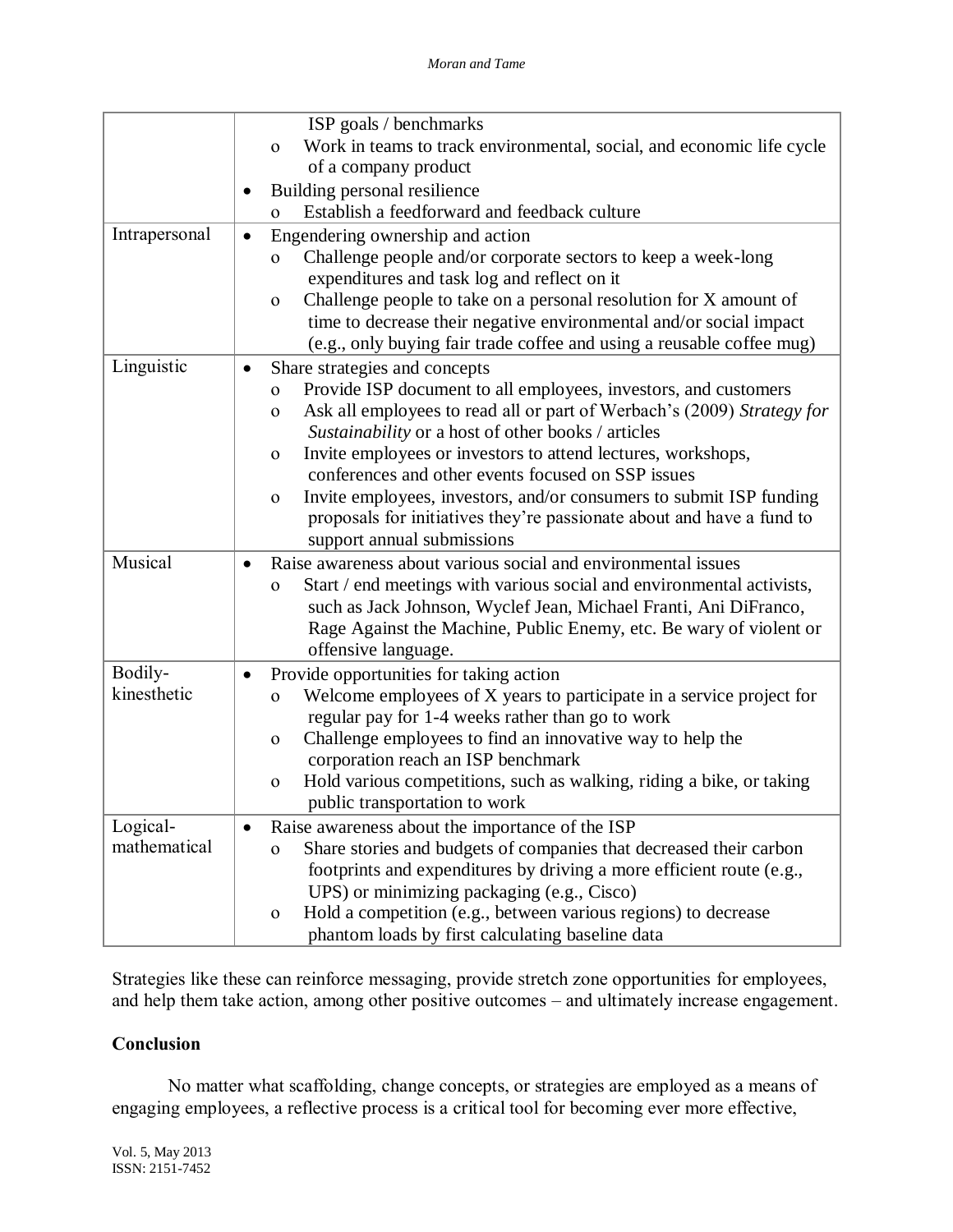whether that's the experiential learning cycle (Kolb, 1984); Planning, Acting, Reflecting, and Refining (PARR) (Moran & Tame, 2012); or some other model. During the process of engaging employees and advancing sustainability – as well as after initial goals are achieved – it is important to remember that people like to feel appreciated. STF should take time to thank people or provide rewards (great or small) for their work, acknowledging particular acts. Engaged and happy employees are central to an organization's integrated approach to sustainability and ultimate viability.

### **References**

- Chouinard, Y. (2005). *Let my people go surfing: The education of a reluctant businessman.* New York: Penguin Group.
- Dunn, C. (2007). *Get a Green Job: GreenCareers by MonsterTRAK*. Last accessed online on 9/30/2012
- Elkington, J. (1998). *Cannibals with forks: The triple bottom line of the 21st century business*. Gabriola Island, Canada: New Society.
- Gardner, H. (1983). *Frames of mind: The theory of multiple intelligences.* New York: Basic Books.
- Gibbons, M., & Hopkins, D. (1980). How experiential is your experience-based program? *The Journal of Experiential Education, 3*(1).
- Gladwell, M. (2000). *The tipping point: How little things can make a big difference.* New York: Little, Brown, and Company.
- Goldsmith, M. (2007). *What got you here won't get you there.* New York: Hyperion.
- Harter, J. K., Schmidt, F. L., Killham, E. A. and Agrawal, S. (August 2009). *Q <sup>12</sup>meta-analysis: The Relationship between engagement at work and organizational outcomes.* Gallup.
- Hewitt Associates (2010). *Best employers in Canada.* Last accessed online on 9/18/2012
- India Resource Center (March 2010). *Coca-Cola liable for US\$48 million for damages – Government Committee.* Retrieved on June 27, 2011, from: http://www.indiaresource.org/news/2010/1003.html
- Johnson Controls (2010). *Generation Y in the workplace*. Last accessed online on 9/18/2012
- Kolb, D. A. (1984). Experiential learning: Experience as the source of learning and development. Englewood Cliffs, NJ: Prentice Hall.
- Linville, P. W. & Fischer, G. W. (1991). *Journal of Personality and Social Psychology*, *60*(1), 5- 23.
- McDonough, W. & Braungary, M. (2002). *Cradle to cradle: Remaking the way we make things.*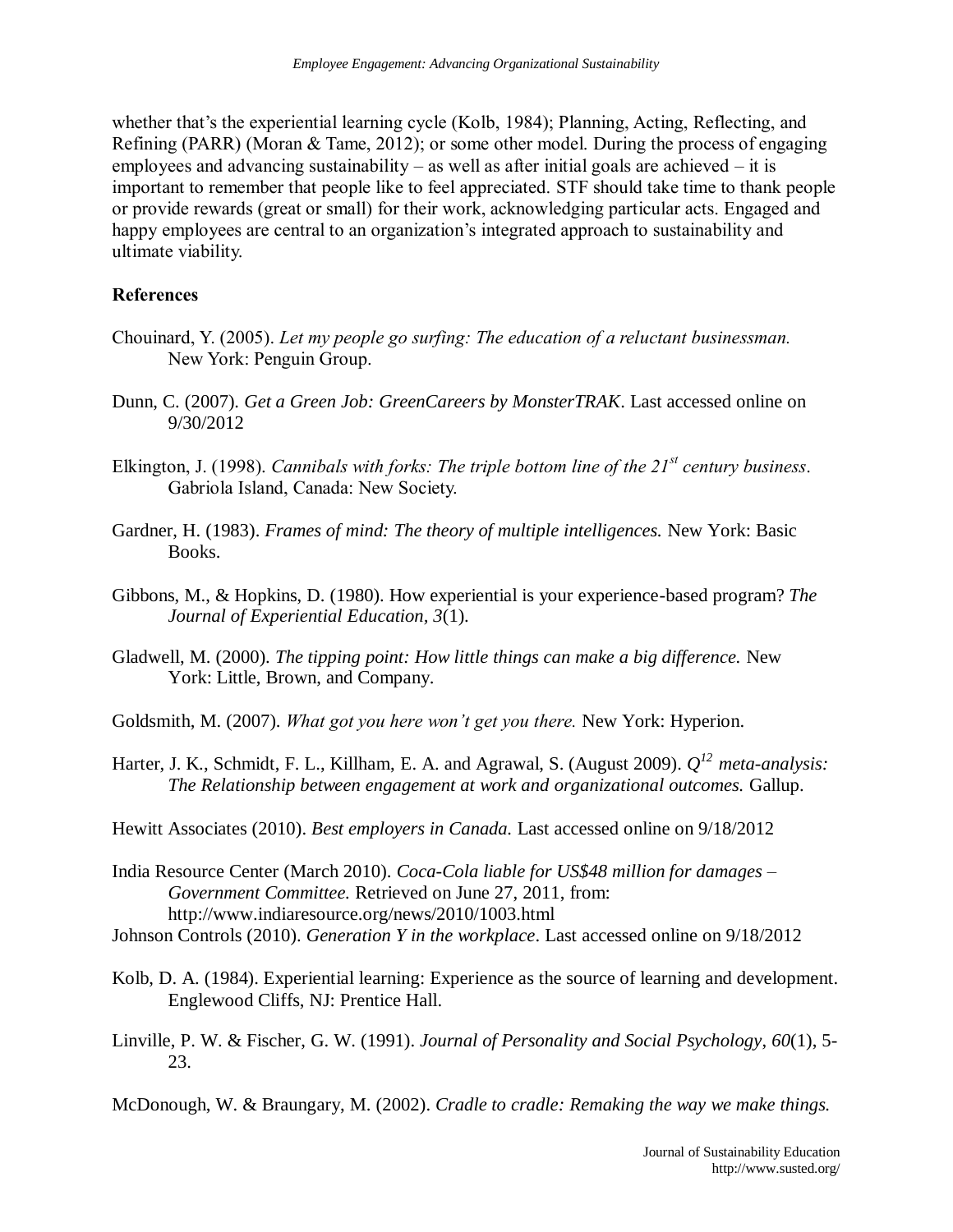New York: North Point Press.

- Moran, B. & Tame, P. (2012). Organizational Sustainability: Growing Leadership and Resilience. *Sustainability: The Journal of Record, 5*(4): 233-237.
- Nadler, R. S. (1995). Edgework: Stretching boundaries and generalizing experiences. *Journal of Experiential Education, 18*(1), 52-55.
- National Environmental Education Foundation & GreenBiz (2011). *Toward engagement 2.0: Creating a more sustainable company through employee engagement.* Last accessed online on 9/18/2012
- Orr, D. (1992). *Ecological literacy: Education and the transition to a postmodern world.* Albany: State University of New York Press.
- Piaget, J. (1970). *Science education and the psychology of the child.* New York: Viking.
- Savitz, A. (2006). *The triple bottom line: How today's best run companies are achieving economic, social, and environmental success – and you can too.* San Francisco: Jossey Bass.
- University of Wisconsin Continuing Education, Outreach and E-Learning (August 16, 2010). *Lessons from the Gulf: The American public believes business leaders need to be wellversed in sustainability.* Madison, WI: News Release.
- Vygotsky, L. (1978). *Mind in society: The development of higher psychological processes.* Cambridge, MA: Harvard University Press.
- Werbach, A. (2009). *Strategy for sustainability: A business manifesto*. Cambridge, MA: Harvard Business Press.